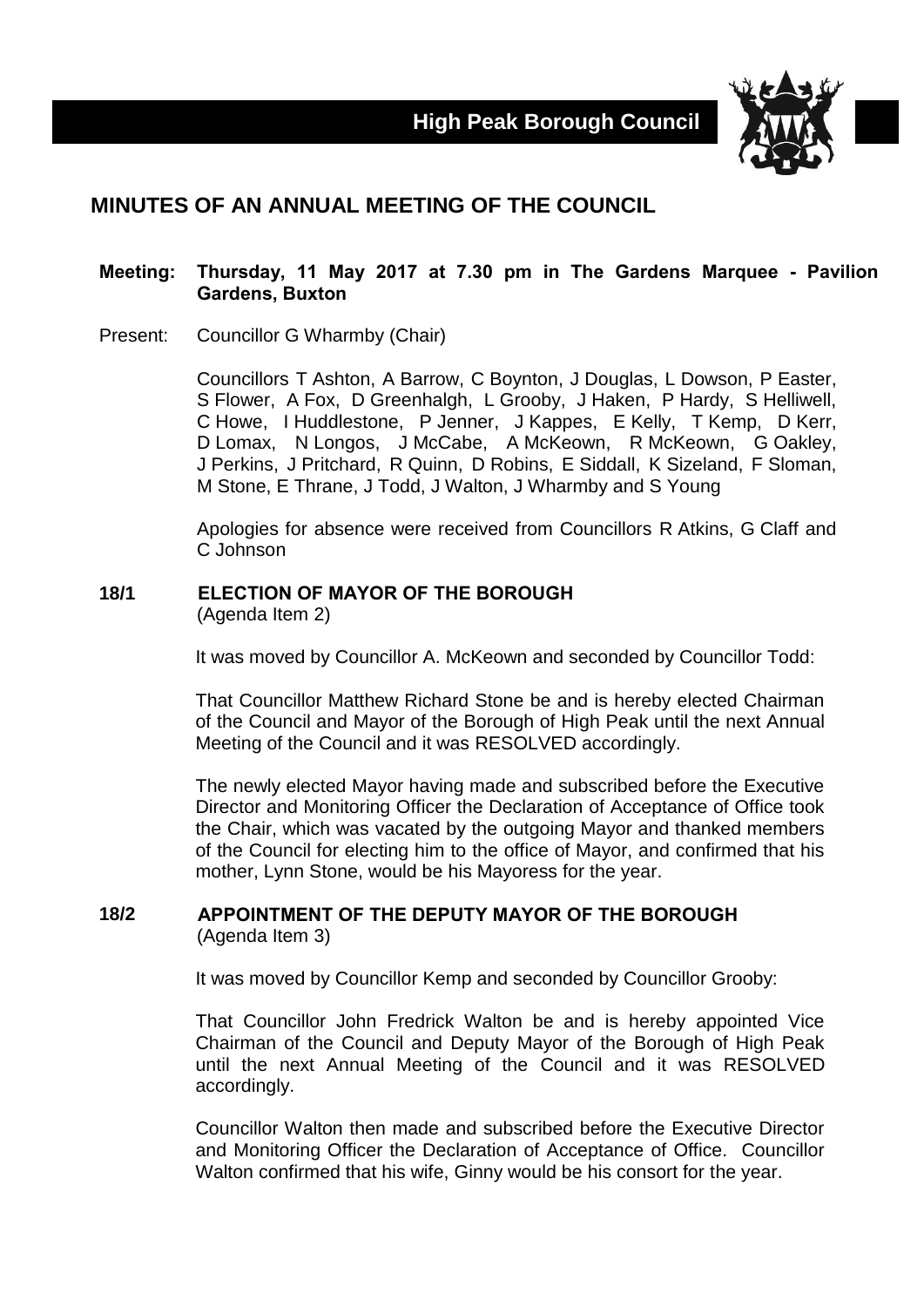# **18/3 VOTE OF THANKS TO THE RETIRING MAYOR**

(Agenda Item 4)

Councillor Perkins moved a vote of thanks to Councillor George Wharmby, the retiring Mayor. Councillor Young seconded the motion and it was RESOLVED accordingly.

The Mayor then presented Councillor Wharmby with his retiring Mayor's badge.

Councillor Wharmby, in response to the vote of thanks, stated that it had been a great honour to represent the High Peak and thanked various members of staff, councillors and his wife for their help and assistance during his mayoral year.

# **18/4 TO RECEIVE DISCLOSURES OF INTEREST ON ANY MATTER BEFORE THE COUNCIL**

(Agenda Item 5)

There were no declarations of interests made.

### **18/5 TO RECEIVE AND CONSIDER ANY ANNOUNCEMENTS BY THE MAYOR** (Agenda Item 6)

The Mayor advised that his Civic Service would be held in September and that he would be supporting The Thomas Theyer Foundation as one of his mayoral charities.

#### **18/6 SIZE AND POLITICAL COMPOSITION OF COMMITTEES** (Agenda Item 7)

It was moved by Councillor Ashton and seconded by Councillor Kemp that the size and political composition of committees as set out in Appendix A to the report be approved.

When put to the meeting it was RESOLVED accordingly.

## **18/7 NOMINATIONS FROM THE POLITICAL GROUPS TO COMMITTEES AND SUB-COMMITTEES**

(Agenda Item 8)

It was moved by Councillor Ashton and seconded by Councillor Kemp that the nominees of the political groups to Committees as tabled, be noted.

When put to the meeting, it was RESOLVED accordingly.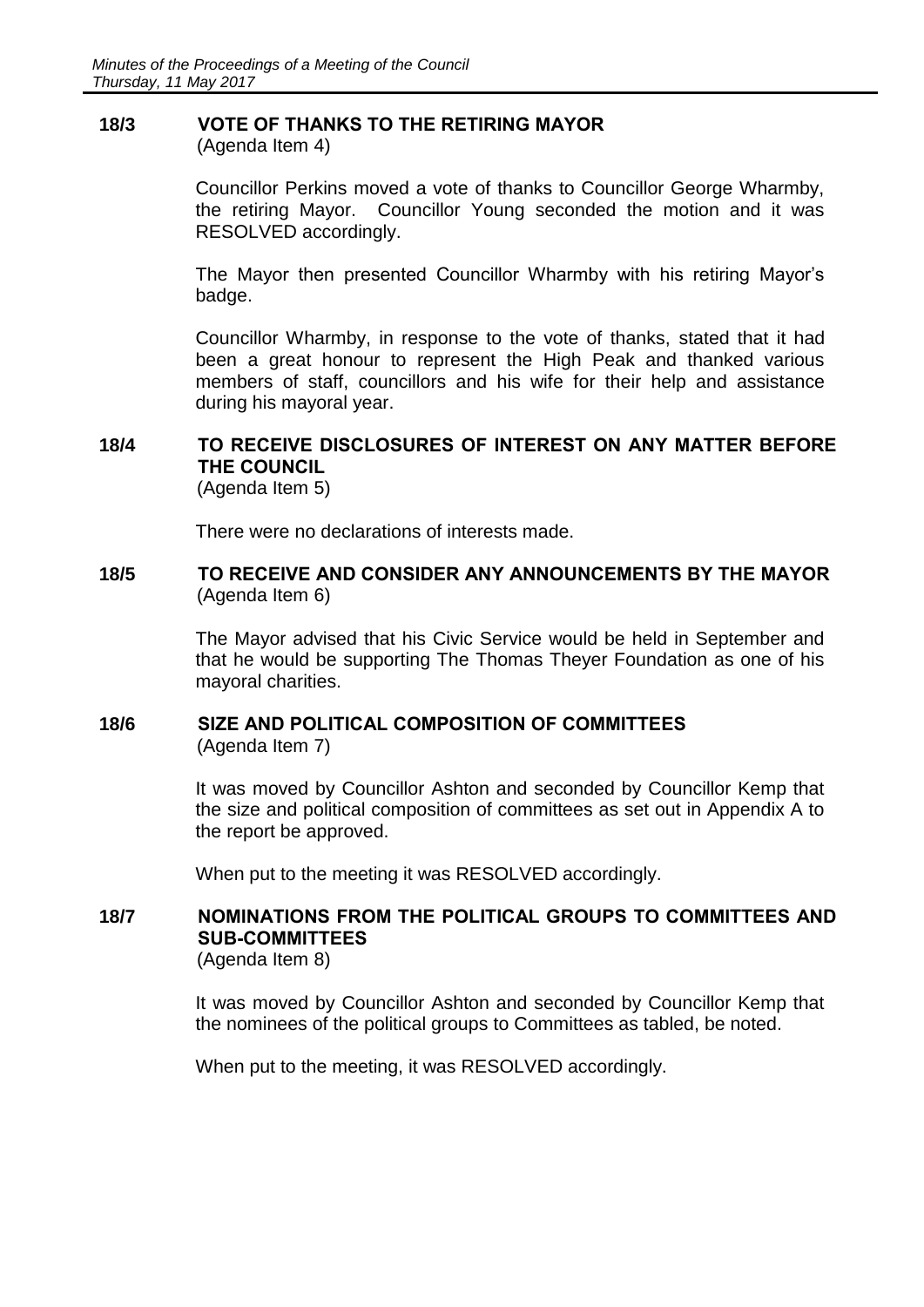# **18/8 APPOINTMENT OF CHAIRS AND VICE-CHAIRS**

(Agenda Item 9)

### **Development Control Committee**

It was moved by Councillor Ashton and seconded by Councillor Kemp that Councillor Lomax be appointed Chair of Development Control Committee.

When put to the meeting, it was RESOLVED accordingly.

It was moved by Councillor Ashton and seconded by Councillor Kemp that Councillor Thrane be appointed Vice-Chair of Development Control Committee. It was moved by Councillor A. McKeown and seconded by Councillor Sloman that Councillor Todd be appointed Vice-Chair of Development Control Committee.

When put to the meeting it was RESOLVED that Councillor Thrane be appointed Vice-Chair of Development Control Committee.

### **Audit & Regulatory Committee**

It was moved by Councillor Ashton and seconded by Councillor Kemp that Councillor Robins be appointed Chair of Audit & Regulatory Committee.

When put to the meeting, it was RESOLVED accordingly.

It was moved by Councillor A. McKeown and seconded by Councillor Barrow that Councillor Sloman be appointed Vice-Chair of Audit & Regulatory Committee.

When put to the meeting it was RESOLVED accordingly.

### **Standards Committee**

It was moved by Councillor Ashton and seconded by Councillor Kemp that Councillor Johnson be appointed Chair of Standards Committee.

When put to the meeting it was RESOLVED accordingly.

It was moved by Councillor A. McKeown and seconded by Councillor Greenhalgh that Councillor Sloman by appointed Vice-Chair of Standards Committee.

When put to the meeting it was RESOLVED accordingly.

### **Licensing Committee**

It was moved by Councillor Ashton and seconded by Councillor Kemp that Councillor Perkins be appointed Chair of Licensing Committee.

When put to the meeting it was RESOLVED accordingly.